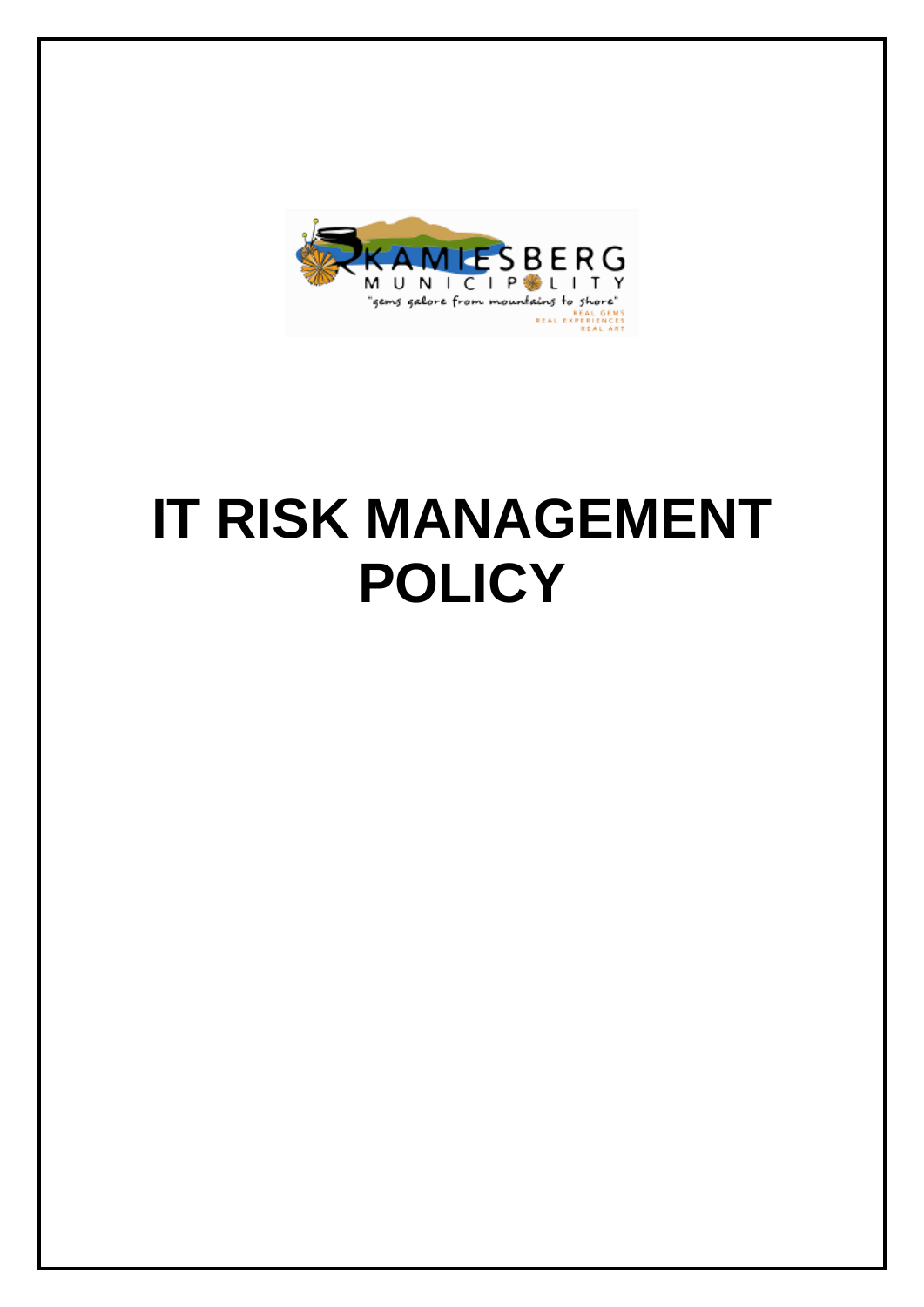#### **1. Purpose of this document**

- The policy forms part of the municipality's internal control and governance arrangements.
- The policy explains the underlying approach to IT Risk management, documents the roles and responsibilities of the IT Steering Committee and other key parties. It also outlines key aspects of the risk management process, and identifies the main reporting procedures.
- In addition, it describes the process the Steering Committee will use to evaluate the effectiveness of the internal control procedures.

#### **2. Role of the Steering Committee**

The IT Steering Committee has a fundamental role to play in the management of risk. The IT Steering Committee has responsibility for overseeing risk management within the municipality as a whole.

Its role is to:

- communicating the municipality's approach to risk
- determining what types of risk are acceptable and which are not
- Determine the appropriate risk appetite or level of exposure for the risk
- Approve major decisions affecting the risk profile or exposure.
- Identify risks and monitor the management of fundamental risks to reduce the likelihood of unwelcome surprises.
- Satisfy itself that the less fundamental risks are being actively managed, with the appropriate controls in place and working effectively.
- Annually review the municipality's approach to risk management and approve changes or improvements to key elements of its processes and procedures.

#### **3. Roles of Information technology**:

- o Implement policies on IT risk management and internal control.
- o Identify and evaluate the fundamental risks faced by the municipality for consideration by the Steering Committee.
- $\circ$  Information technology must provide adequate information in a timely manner to the IT Steering Committee and its sub-committees on the status of risks and controls.
- $\circ$  Undertake an annual review of effectiveness of the system of internal control and provide a report to the IT Steering Committee.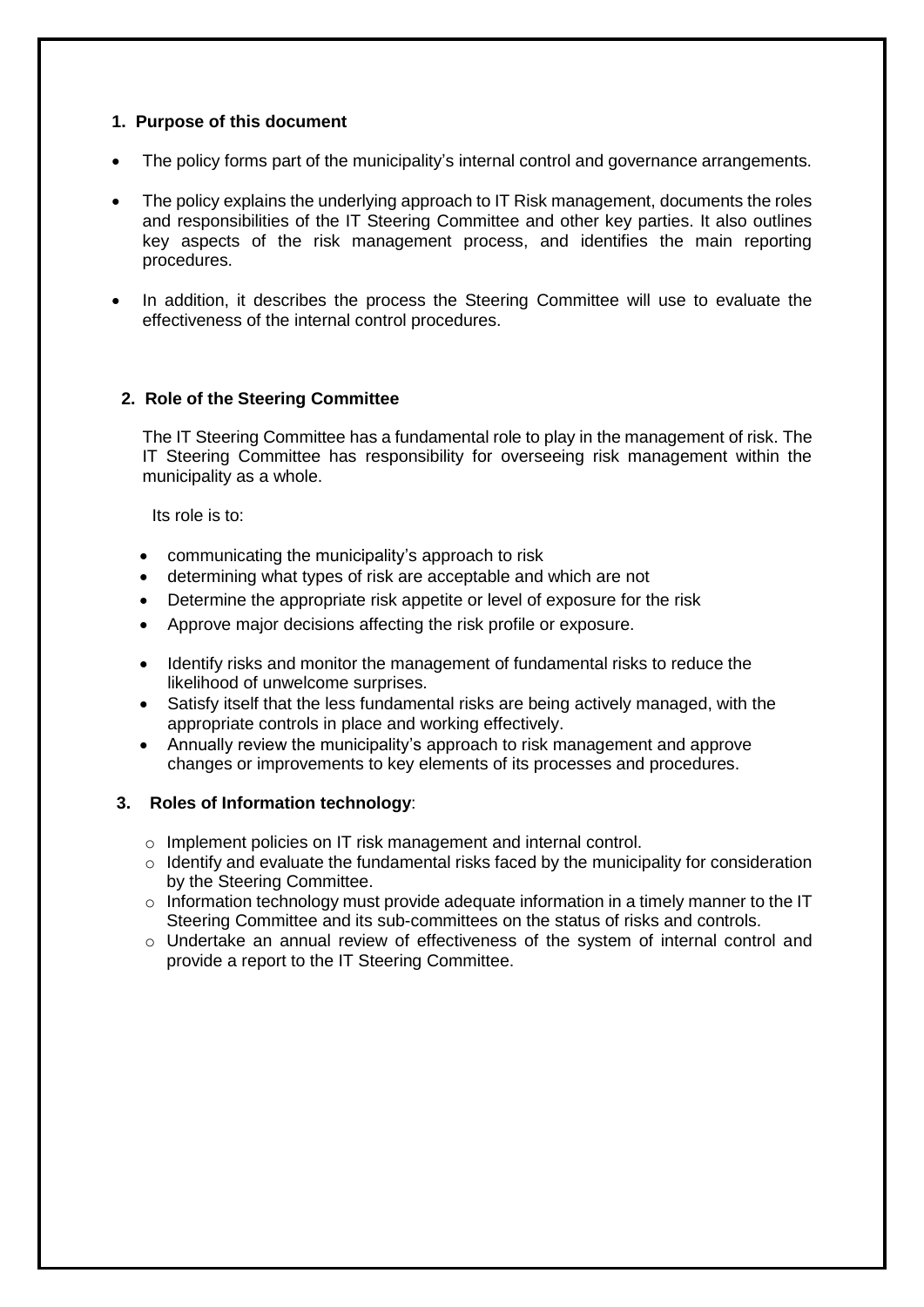#### **4. Risk management as part of the system of internal control**

The system of internal control incorporates risk management. This system encompasses a number of elements that together facilitate an effective and efficient operation, enabling the municipality to respond to a variety of operational, financial, and commercial risks. These elements include:

#### *a. Policies and procedures.*

Attached to fundamental risks are a series of policies that underpin the internal control process. The policies are set by the IT Steering Committee and implemented and communicated to staff.

#### *b. Reporting*

Comprehensive reporting is designed to monitor key risks and their controls. Decisions to rectify problems are made at regular meetings of the Steering Committee.

#### *c. Risk Management Process.*

The municipality operates a risk management process/framework as follows:

- A review/appraisal of the previous year's risk management report
- A 'risk identification' exercise for the year ahead
- Evaluation of identified risks using risk assessments
- Manage risks through application of risk management techniques
- Record and monitor risks using risk registers
- Assigning responsibility for risks to appropriate personnel.

Risk identification is not an annual process. IT Steering Committee members are encouraged to report and update risk registers and carry out assessments throughout the year.

#### *d***. Annual review of effectiveness**

The Steering Committee is responsible for reviewing the effectiveness of internal control of the municipality, based on information provided by the IT. Its approach is outlined below.

For each fundamental risk identified, the board will:

- review the previous year and examine the municipality's track record on risk management and internal control
- Consider the internal and external risk profile of the coming year and consider if current internal control arrangements are likely to be effective.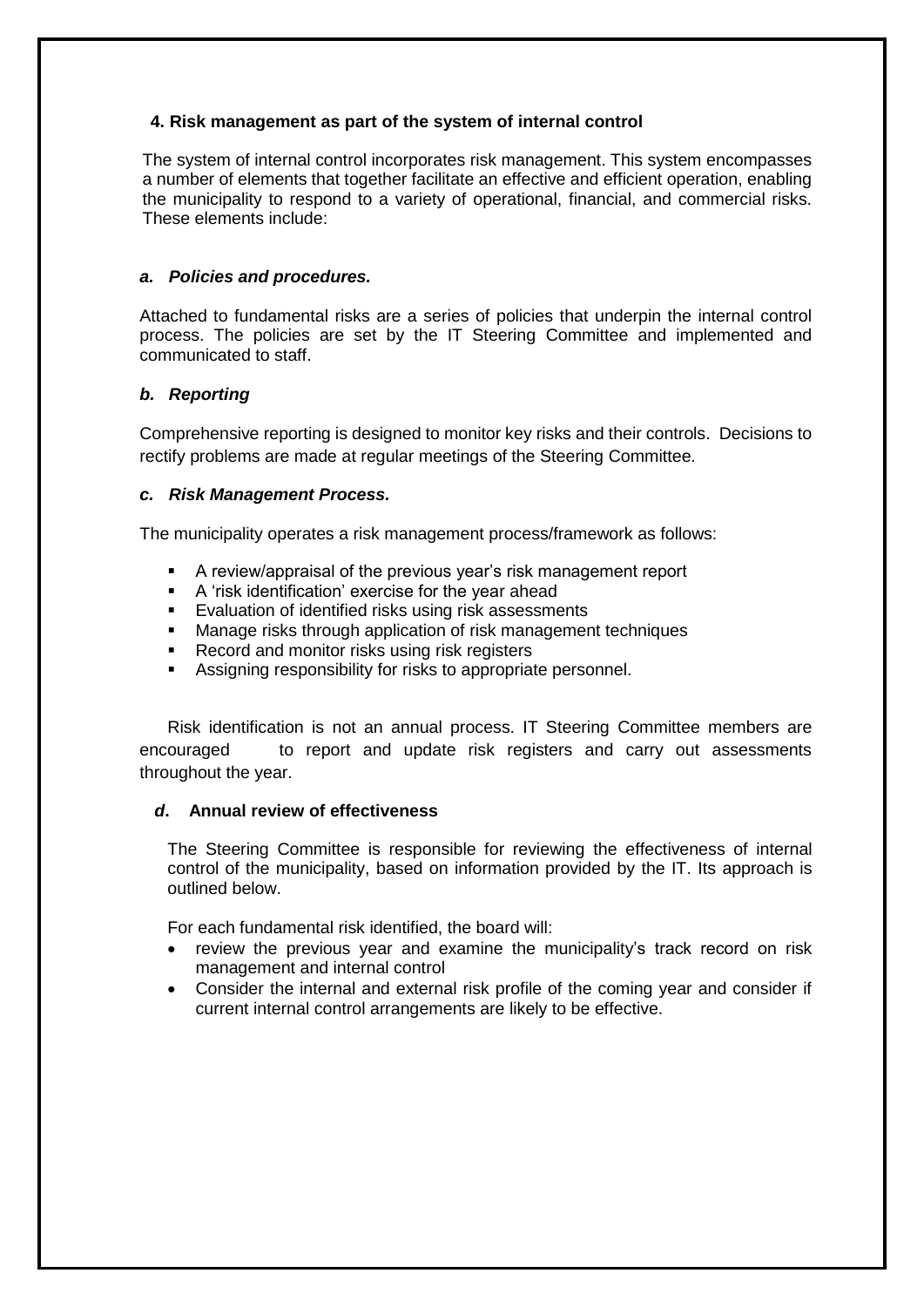**In making its decision the IT Steering Committee will consider the following aspects.**

#### **a. Control environment**:

- the municipality's objectives and its financial and non-financial targets
- organisational structure and calibre of the staff
- culture, approach, and resources with respect to the management of risk
- delegation of authority
- Public reporting.

#### **b. On-going identification and evaluation of fundamental risks**:

- timely identification and assessment of fundamental risks
- Prioritisation of risks and the allocation of resources to address areas of high exposure.

#### **c. Information and communication**:

- quality and timeliness of information on fundamental risks
- Time it takes for control breakdowns to be recognised or new risks to be identified.

#### **d. Monitoring and corrective action**:

- ability of the municipality to learn from its problems
- Commitment and speed with which corrective actions are implemented.
- The delegated member of staff responsible for risk management will prepare a report of its review of the effectiveness of the internal control system annually for consideration by the IT Steering Committee.

#### **5. RISK IDENTIFICATION**

This step to identify the risks to the IT system. Risks occur in IT systems when Vulnerabilities (i.e., flaws or weaknesses) in the IT system or its environment can be exploited by threats (i.e. natural, human, or environmental factors).

The process of risk identification consists of three components:

1. Identification of vulnerabilities in the IT system and its environment;

2. Identification of credible threats that could affect the IT system; and

3. Pairing of vulnerabilities with credible threats to identify risks to which the IT system is exposed.

*After the process of risk identification is complete, likelihood and impact of risks will be considered.*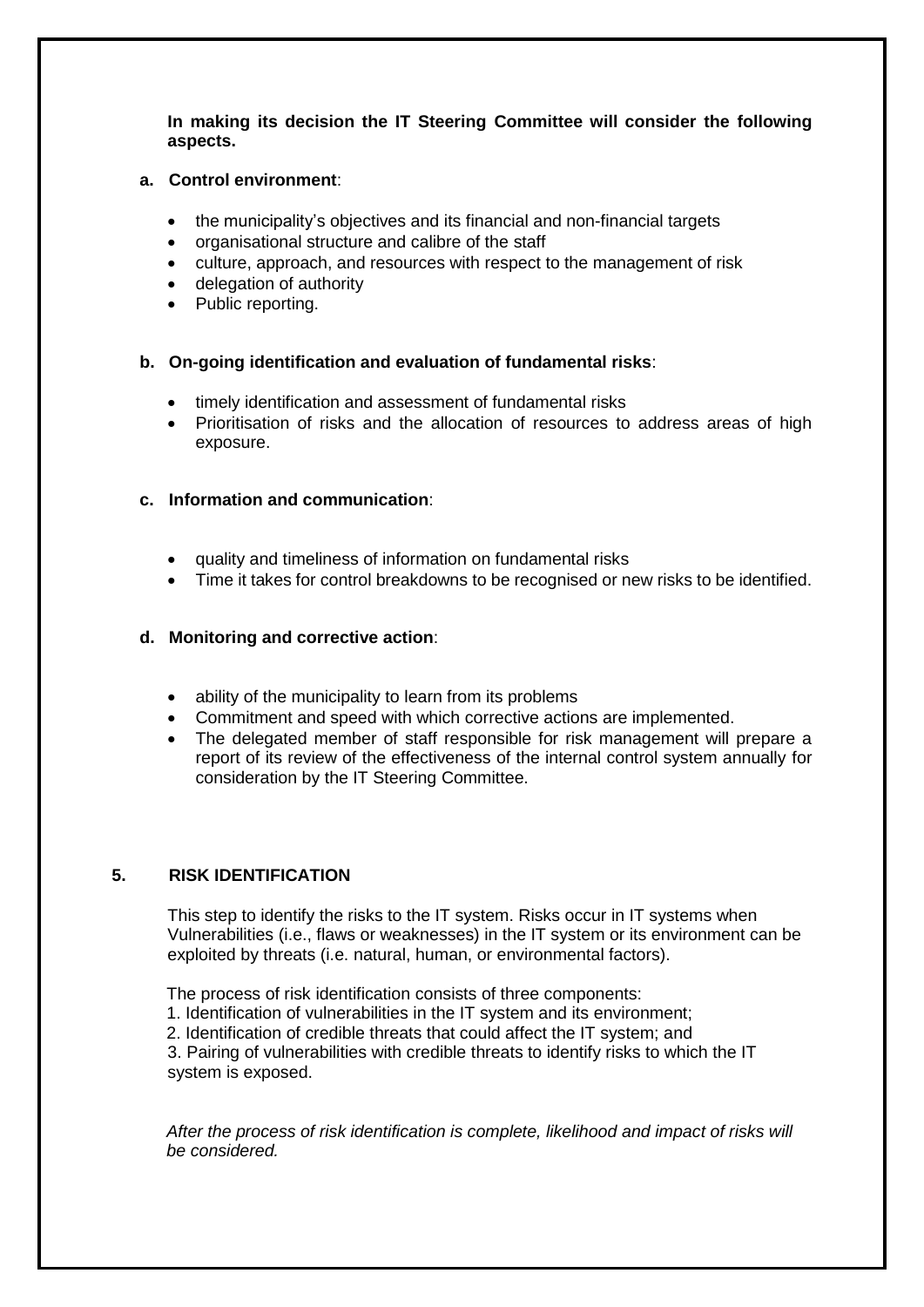# **Determination of the risks rating guide**

## **RATING GUIDE – LIKELIHOOD**

|   | <b>Rating Assessment</b> | <b>Definition</b>                                                                                 |
|---|--------------------------|---------------------------------------------------------------------------------------------------|
|   | Rare                     | The risk is conceivable but is only likely to occur in extreme<br>circumstances                   |
| 2 | Unlikely                 | The risk occurs infrequently and is unlikely to occur within the next 3<br>vears                  |
| 3 | Moderate                 | There is an above average change that the risk will occur at least once<br>in the next 3 years    |
| 4 | Likely                   | The risk could easily occur and is likely to occur at least once within<br>the next 12 months     |
| 5 | Common                   | The risk is already occurring, or is likely to occur more than once within<br>lthe next 12 months |

## **RATING GUIDE – IMPACT**

| <b>Ratin</b><br>g | <b>Assessment</b> | <b>Definition</b>                                                                                                                      |
|-------------------|-------------------|----------------------------------------------------------------------------------------------------------------------------------------|
|                   | Insignificant     | Negative outcomes or missed opportunities that are likely to<br>have a SLIGHT IMPACT on the ability to meet objectives                 |
| 2                 | Minor             | Negative outcomes or missed opportunities that are likely to<br>have a RELATIVELY LOW IMPACT on the ability to meet<br>objectives      |
| 3                 | Moderate          | Negative outcomes or missed opportunities that are likely to<br>have a RELATIVELY MODERATE IMPACT on the ability to<br>meet objectives |
| 4                 | Major             | Negative outcomes or missed opportunities that are likely to<br>have a SIGNIFICANT IMPACT on the ability to meet objectives            |
| 5                 | <b>Critical</b>   | Negative outcomes or missed opportunities that are of<br>CRITICAL IMPORTANCE to the achievement of the objectives                      |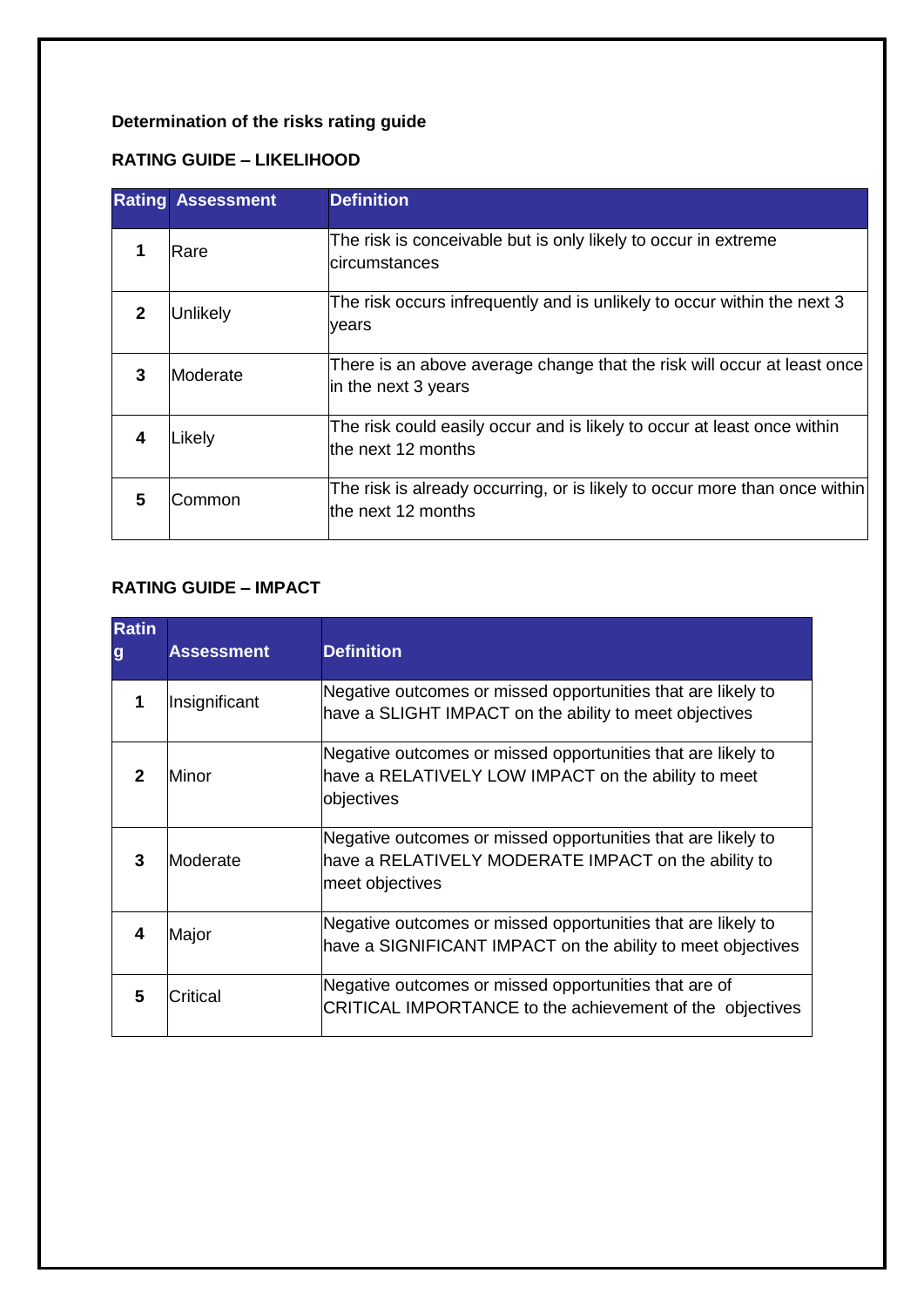#### **Risk Rating = impact x likelihood**



#### **Risk Rating = impact x likelihood**

| <b>RISK RATING</b> | <b>PRIORITY</b> |
|--------------------|-----------------|
| $16 - 25$          | <b>HIGH</b>     |
| 10 - 15            | <b>MEDIUM</b>   |
| $1 - 9$            | LOW             |

IT Sector are systematically addressing the risks of concern for each critical function by engaging in risk management analyses wherein assess the merits and drawbacks of taking one of four approaches to risk mitigation:

- Avoid the risk;
- Accept the risk and its potential consequences;
- Transfer the risk to another entity, capability, or function; or
- Mitigate the risk by preventative or proscriptive action.